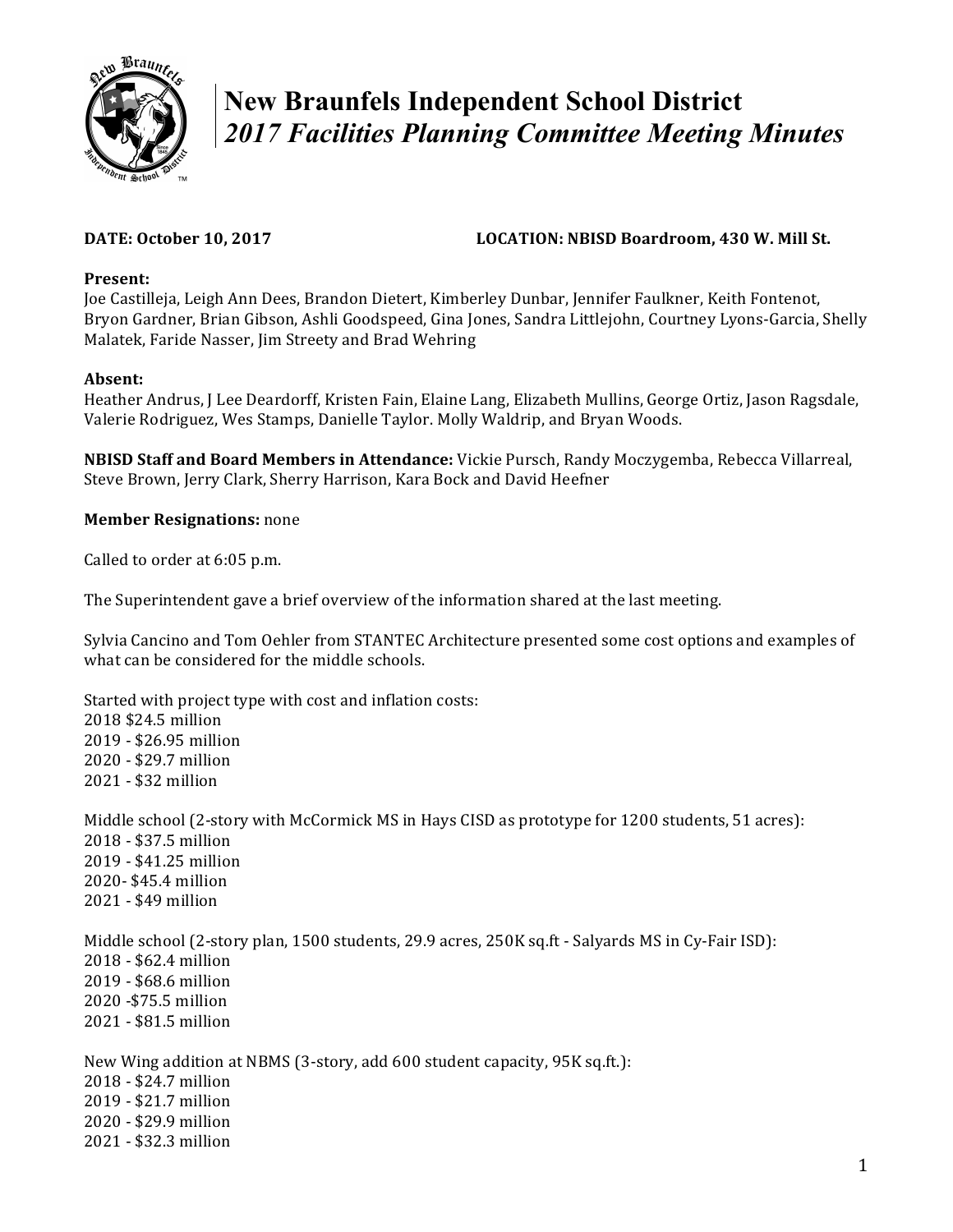They showed photos of the recent school built and discussed the trends that are being incorporated into the design such as window-filled walls, flex spaces, open spaces for assemblies and multi-level schools.

They also showed sample floor plans for recent schools being built. They also showed what the new wing at the current NBHS campus would look like to include additional classrooms, fine arts space and administrative office space on all three floors.

The Westermans from SAMCO Capital presented the outstanding bond issues for NBISD that included annual debt service payments. The years where the debt service drops are highlighted in yellow. This provides future capacity for NBISD. They then presented scenarios based on assumptions to show the new bond issuances with some estimated numbers

### **Proposed New Issues**

Assumptions: New issues sold in 2018 are calculated at a 5.00% interest rate: In 2019 at a 5.25% interest rate In 2020 at a 5.5% interest rate

Taxable values are projected to grow at 5% annually for 2 years 4% annually for the next 2 years 3% in the next year, then 2% and 1% annually after that

Approximate average growth in taxable values have been: Last 5 years:  $8.680\%$ Last  $10$  years:  $6.620\%$ 

Tax collections are calculated at 95% on values before frozen values

### **Proposed New Issues with Estimated Tax Rate and Financial Impacts**

Consideration on a bond election in May 2018:

| For an issue size of: |                                     | Required an I&S Tax<br>Rate of: | Which is an increase of: |
|-----------------------|-------------------------------------|---------------------------------|--------------------------|
| \$24,700,000          | New wing addition at<br><b>NBMS</b> | \$0.33180                       | \$0.0060                 |
| \$37,500,000          | New MS 1200 students                | \$0.34830                       | \$0.0225                 |
| \$62,400,000          | New MS 1500 students                | \$0.36830                       | \$0.0425                 |

*If* the above issues are delayed until 2019 or 2020 the tax rate impact is still the same. These do not include *furniture, fixtures and equipment (FF&E)* only construction.

# **Historical Municipal Market Data (MMD) Scale**

The slide depicted the rates over the years from August 2013 to October 6, 2017. It shows shifts in longterm and short-term rates to borrow funds. Where rates have been declining, NBISD has been able to refinance over the past 10-12 years and saved close to \$15 million (dollars the district did not have to pay).